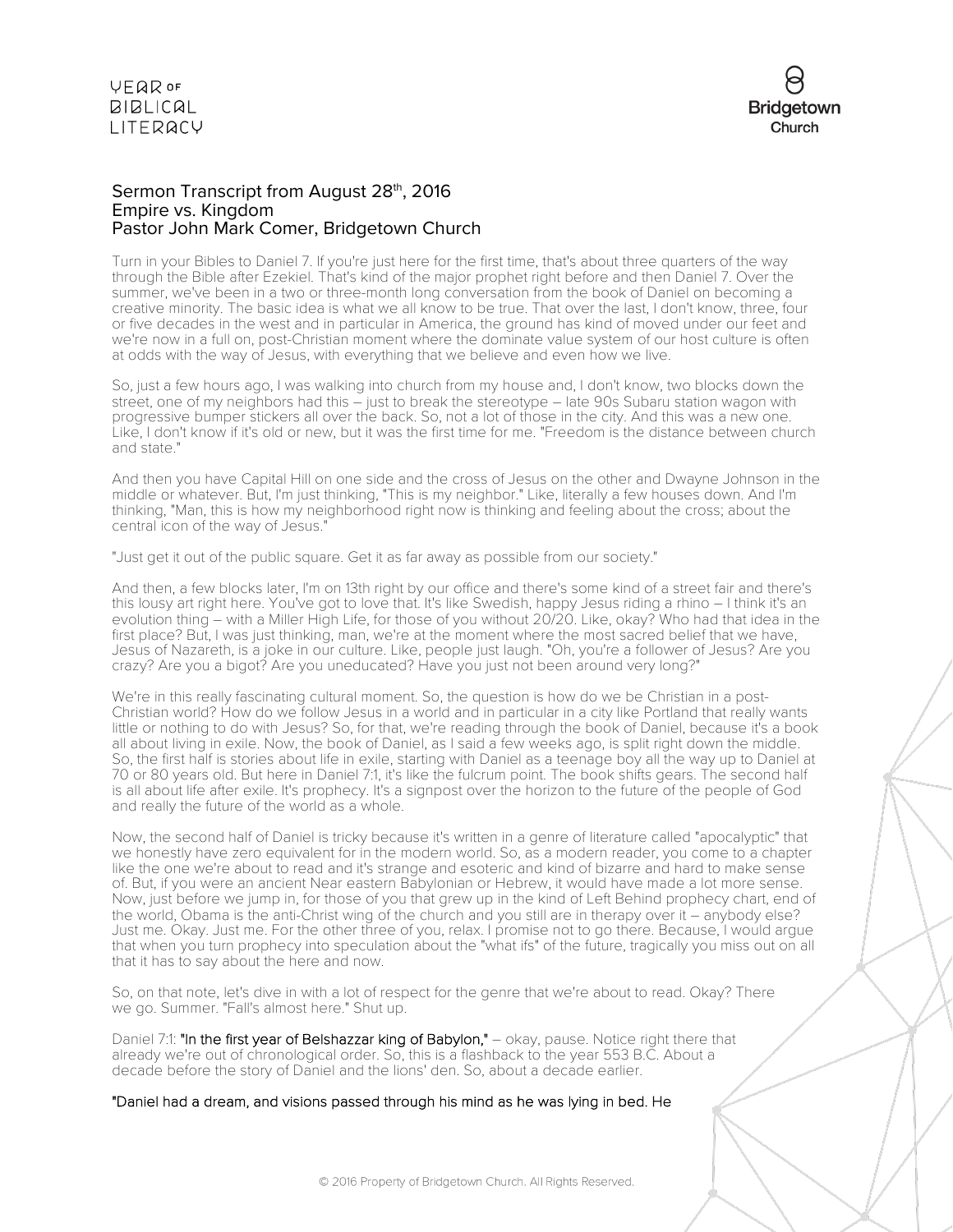**VFQR OF BIBLICAL** LITERACY

### wrote down the substance of his dream."

Okay. So, here's a twist in the story. Before, if you were here a month or two ago, remember in chapter 2, Nebuchadnezzar had a dream and Daniel interpreted it. But now, who has a dream? Daniel. And he'll actually need help in order to interpret it. Now, Nebuchadnezzar's dream in chapter 2 was about a statue – if you remember – in four parts, that was symbolic for four empires. Daniel's dream is about four beasts who are also symbolic for four empires. The two dreams, chapter 2 and chapter 7, run parallel. So, think about that in the back of your mind as we read through it.

Now, also, as we read it, I forewarn you – in particular if you're new to the Bible – it's pretty weird. But, remember: it's a dream. Okay, how many of you have weird dreams? Yes. And you're excited about that? Okay. Well done. Weird dreams. Better than Netflix. But, you're not alone. You're not the only one. The difference between your weird dream and Daniel's weird dream in this case, it's not because of a late night run for a glass of wine or Salt & Straw or whatever. It's because the dream was from the Spirit of God. Now, Daniel's dream has two parts. Let's read the first one. Look at Daniel 7:2.

"Daniel said: 'In my vision at night I looked, and there before me were the four winds of heaven churning up the great sea. Four great beasts, each different from the others, came up out of the sea.

"'The first was like a lion, and it had the wings of an eagle. I watched until its wings were torn off and it was lifted from the ground so that it stood on two feet like a human being, and the mind of a human was given to it.

"'And there before me was a second beast, which looked like a bear. It was raised up on one of its sides, and it had three ribs in its mouth between its teeth. It was told, 'Get up and eat your fill of flesh!'

"'After that, I looked, and there before me was another beast, one that looked like a leopard. And on its back it had four wings like those of a bird. This beast had four heads, and it was given authority to rule.

"'After that, in my vision at night I looked, and there before me was a fourth beast–terrifying and frightening and very powerful. It had large iron teeth; it crushed and devoured its victims and trampled underfoot whatever was left. It was different from all the former beasts, and it had ten horns.

"'While I was thinking about the ten horns, there before me...'"

How many of you dream like this? You're like, "I wonder what that means."

"'While I was thinking about the ten horns, there before me was another horn, a little one, which came up among them; and three of the first horns were uprooted before it. This horn had eyes like the eyes of a human being and a mouth that spoke boastfully.'"

How are we doing? Some of you are like, "This is why I don't read through the Bible with you all year long. Alright?"

Now, the first thing Daniel sees is "the four winds of heaven churning up the great sea."

Now, keep in mind, this was written in the ancient Near East. It's over a millennium before Christopher Columbus and the crossing of the Atlantic. It's a Bedouin culture. It's a land-locked, desert culture. So, this is deeply evocative imagery. In the ancient Near East, the sea was symbolic for chaos and anarchy and evil and all that's wrong with the world and all that is a threat to encroach upon what is good and beautiful and true. In fact, in Babylonian culture, the sea was deified as a dark, malevolent, spiritual being. And out of the sea come four beasts which are symbolic, we read later, for four empires. Now, notice they are not animals. They are animal-like. They are mutant, monster-like beings. The imagery here is designed to evoke terror and fear. This is like the ancient version of a horror film. Okay?

And, as I see it, the imagery operates on two levels. On one level, these four beasts are symbolic for four empires around the time of Daniel. There's some debate in academia. Most scholars identify the four empires as Babylon, Medo-Persia, Greece and Rome. So, the first beast is like a lion with the wings of an eagle. That was stock imagery in the ancient world for Babylon. There were carvings of a lion with the wings of an eagle and,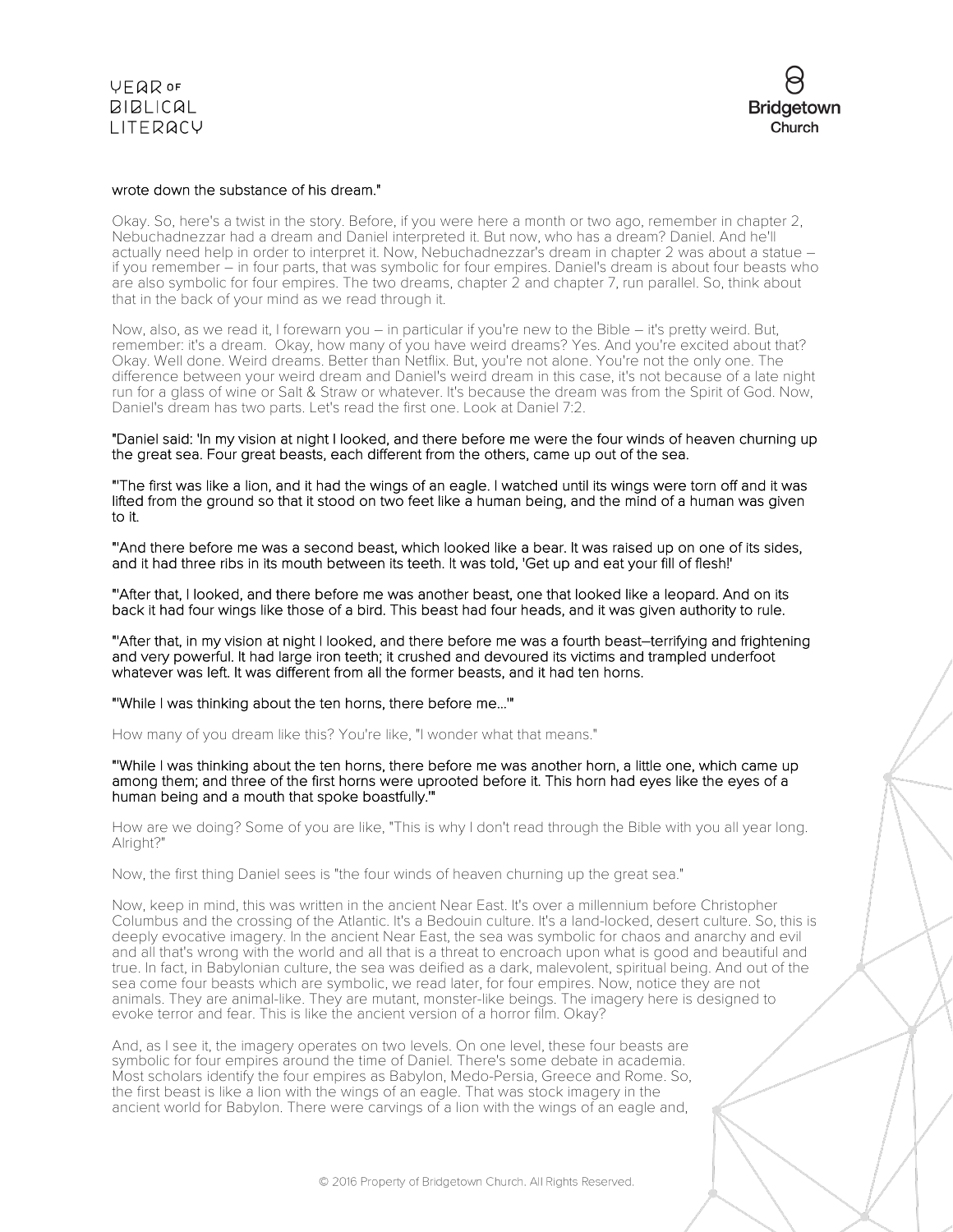

interesting, the face of a man at the main entrance, the gate into the city of Babylon. Also at the palace of Nebuchadnezzar. So, this has Babylon written all over it.

The second beast is like a bear with three ribs in its mouth. So, the imagery there, the idea is it just ate, but it's still hungry. The Medo-Persian empire, which conquered Babylon, ate or conquered not only Babylon, but two other empires as well. Egypt and Lydia. But, it's still hungry. It's still thirsty. It's still out for blood. The third beast, we read, is like a leopard and it's like a bird. Meaning it's fast. The Greek empire, which conquered the Medo-Persian empire under Alexander the Great conquered not only the Medo-Persian empire, but most of the known world, as you know. From Europe all the way to India. And it did it fast. In a little over a decade. And, in the imagery here, it has four heads. When Alexander died, as most of you know, we think he was gay. Either way, he had no heir. And the empire was divided up into four parts based on his four top generals.

So, then you have the last beast, and it's crazy. So, Dr. Tim Mackie calls it "super beast." I love that. It's kind of cool. Super beast. And, for those of you into sci-fi – anybody else? Just me? Yeah? My people are here a little bit. All five of you. Nerd out. Anyway, this is the closest thing to sci-fi in the Bible. It's animal-like, but we read it has "large iron teeth."

So, it's some kind of a bio-mechanical, robotic terror. Most scholars think this is a nod to the Roman empire and the ten horns – we'll read more about that in a minute – are a nod to the line of the ten Roman emperors. So, on one level, this is symbolic for four flesh and blood empires in the ancient world. Babylon and the Medo-Persian empire which is conquered by the Greek empire which was conquered by the Roman empire. But, on another level, it's symbolic for all empires down through human history. From Babylon and Medo-Persia and Greece and Rome to Genghis Khan to the Ottoman empire to the British empire of the 19th century to Nazi Germany of the 20th to communist Russia of just a few decades ago. Empires that are beastly, that trample the poor, that devour those on the margins that are at war with the people of God. And that's often how prophecy works on more than one level. In particular, prophecy in the Old Testament. It's like there's a signpost forward over the horizon to a literal event. And, at the same time, it's a symbolic pattern.

It's like the prophecy is saying, "Hey, this is going to happen in a few decades or in a few hundred years."

And, actually, this happens all the time. Beasts, empires, come up out of the sea, out of chaos and evil, that are empowered by a dark, malevolent, spiritual reality that the New Testament goes on to call "The Satan." Now, if you're reading this and you're thinking, "Okay. Dude, this is not a dream. This is a nightmare." Okay, yes. You are right. But, it gets better. Let's read part two. Look at Daniel 7:9.

"'As I looked, thrones were set in place, and the Ancient of Days...'" – that's another name for God – "...took his seat. His clothing was as white as snow; the hair of his head was white like wool. His throne was flaming with fire, and its wheels were all ablaze. A river of fire was flowing, coming out from before him. Thousands upon thousands attended him; ten thousand times ten thousand stood before him. The court was seated, and the books were opened.

"'Then I continued to watch because of the boastful words the horn...'" – remember that little horn? That'd be kind of lame, by the way, to be called the little horn. But, anyway.

### "'...because of the boastful words the horn was speaking. I kept looking until the beast was slain and its body destroyed and thrown into the blazing fire. (The other beasts [empires] had been stripped of their authority, but were allowed to live for a period of time.)'"

So, in the second half of the dream, Daniel sees not to the earth, but into heaven itself, into the throne room of the King of the universe; God himself. It's the only place that I know of in the Bible where God is likened to an old man. Think of the white hair. The imagery here is not that He's elderly or decrepit or passé. We live in an ageist culture that looks down on age rather than looks up to age. The imagery here is that He's ancient and He's wise and He's unlike any other in the universe. And there's fire. In fact, there's a river of fire. It's all this rich, evocative, apocalyptic imagery. And there's a sea of people spread out before the throne of God. Hundreds of millions of men and women and children. And then we read that iconic line. "The court was seated and the books were opened."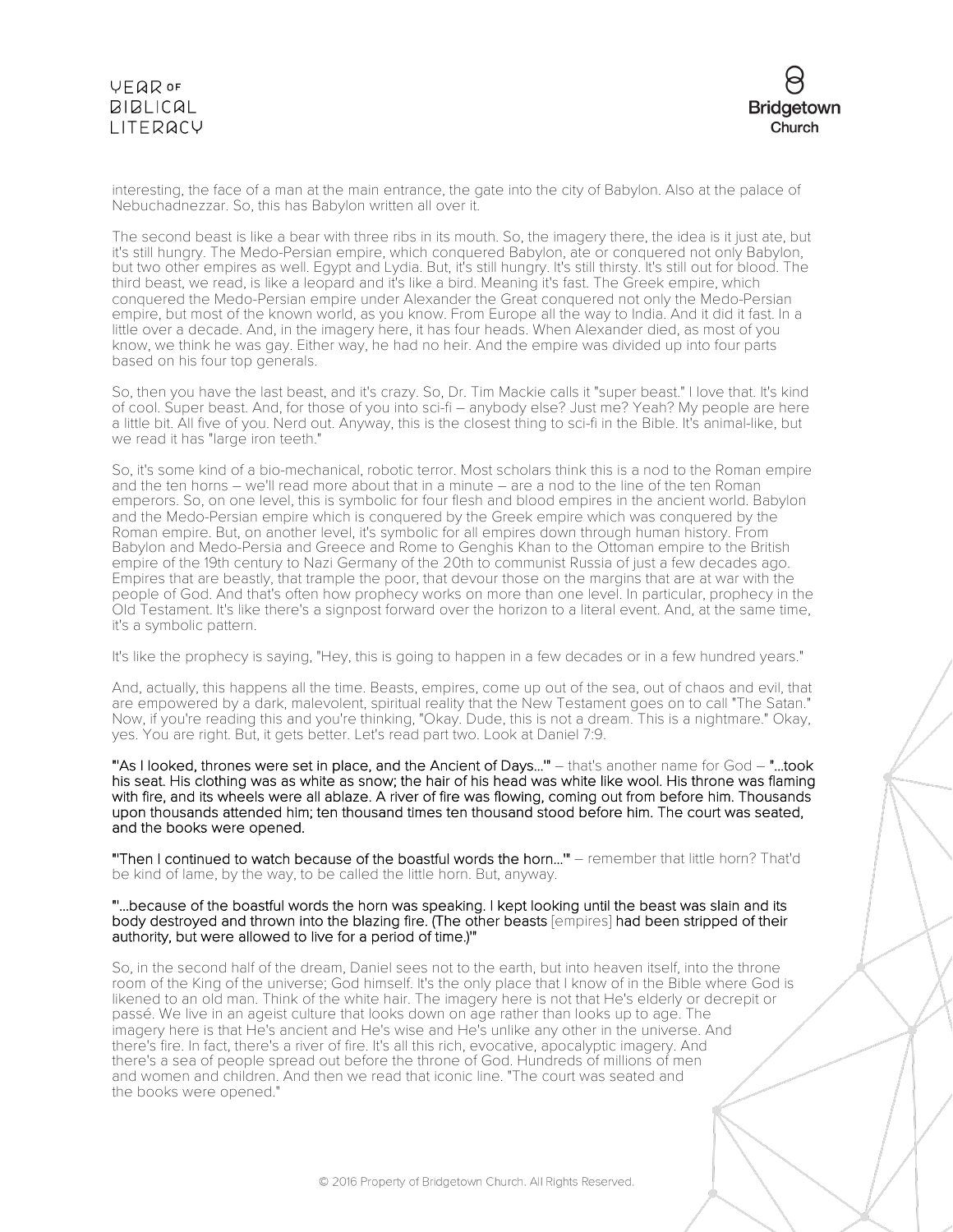



This is the imagery of judgment. It's tapping into a longstanding motif in the Bible, in the Old Testament and in the New, of judgment day. Of a day coming in the future, on the horizon, where God will judge the world and forever set up the Kingdom of God. And then we read this. Look at Daniel 7:13. This next paragraph is over the top important.

### "'In my vision at night I looked, and there before me was one kind of like a son of man, coming with the clouds of heaven.'"

So, Daniel sees a little bit deeper into the throne room of God and he sees "one like a son of man." Or, that Aramaic phrase can be translated "a human one" or "a human-like one" that is "coming on the clouds of heaven."

Now, "clouds" – and stay with me for a minute – all through the Old Testament are kind of stock Hebrew verbiage for an appearing of God. So, think of the cloud on top of Mount Sinai. That was actually God on top of Mount Sinai. Or the cloud over the Tabernacle. That was actually God over the Tabernacle. Or the cloud out in front of Israel in the desert. And we regularly read about God "on the clouds."

So, for example, Psalm 68: "Sing praise to God, sing praise to his name, extol him who..." – what? – "...rides on the clouds."

Psalm 104: "He makes the clouds his chariot and rides on the wings of the wind."

Nahum 1: "Yahweh rides on a swift cloud and the clouds..." – I love that line – "...are the dust of his feet."

So, get this. This figure is kind of like a human being, but at the same time he's an appearing of God. Does that ring a bell or two? Yes, for you? Yes. "Jesus!"

For you, as a follower of Jesus, absolutely. Then we read this: "He..." - this one like a son of man who's also an appearing of God – ""...approached the Ancient of Days and was led into his presence."

And we think this is like an enthronement motif.

"He was given authority, glory and sovereign power;" – meaning he was made king of the world - "'all nations and peoples of every language worshiped him. His dominion...'" – his rule, his reign – "'...is an everlasting [rule and reign] that will not pass away, and his kingdom is one that will never be destroyed.'"

Unlike Rome or Greece or the Medo-Persian empire of Daniel's time or the Babylonian empire before that, his kingdom – not empire – will never be destroyed. It said he will rule and reign forever. Now, who is this prophecy about? What's the answer to nine out of ten questions? Jesus. Absolutely. It's not a trick question. If you read the four Gospels, you know that Jesus' favorite name for Himself was what? The Son of Man. He would say that on a regular basis. That was kind of His self-identity; His moniker. Now, where's He getting that from? Well, He's getting that from right here. Daniel 7. In fact, this chapter's one of the most important chapters in all of the Bible. So, some chapters are more important than others. So, there's a list of about 10 chapters in the Old Testament that you really need to wrap your head around to make sense of the story.

So, Genesis 1, Genesis 12 and 15. Exodus 19. Leviticus 19. And, Daniel 7 is right near the top of that list. Top five for sure. It shaped Jesus' self-identity. In fact, if you know this story in all four of the Gospels, Jesus, the night before the cross, is on trial in front of Caiaphas the High Priest in the Sanhedrin. That was kind of like the Jewish ruling, religious government of the day. And they asked Him, "Hey, are you the Messiah? Are the rumors true? Are you claiming? We don't believe in you. But, are you claiming that you're the Messiah?"

And Jesus not only said yes, He quoted from Daniel 7 right here and He said, essentially, "I'm the one like a Son of Man. I'm this figure of prophecy from hundreds of years ago. This kind of human-like one who's also an appearing of God. I'm humanity and divinity in the same place."

And that, of course, to a first century religious court was blasphemy. So, the next day, Jesus was put to death. But, all that to say, this is a prophecy about Jesus. Now, watch what happens. Let's just read it really fast to the end.

Daniel 7:15: "'I, Daniel, was troubled in spirit, and the visions that passed through my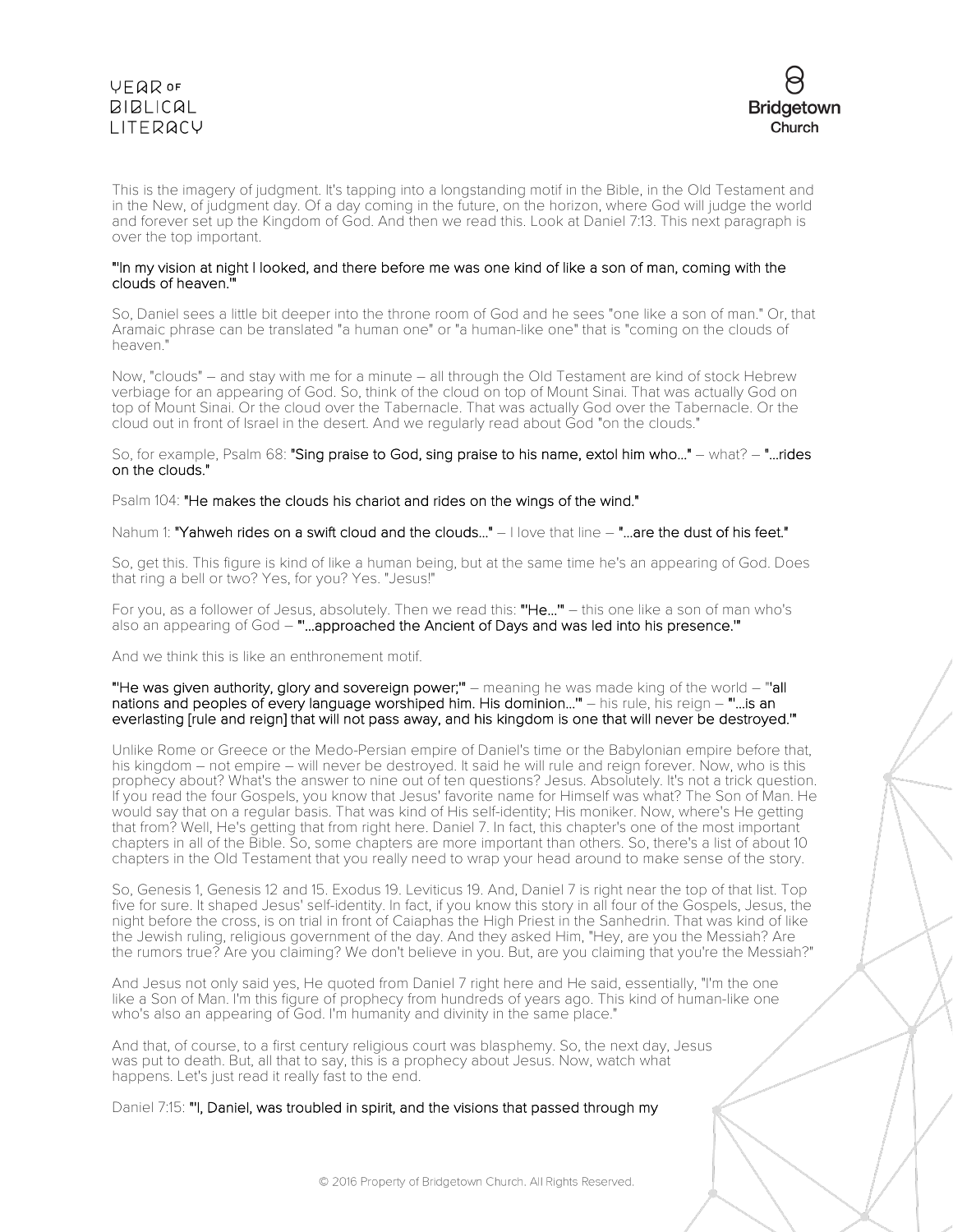



### mind disturbed me. I approached one of those standing there and asked him the meaning of all this.'"

"Hey, I'm lost. I interpret dreams for a living and I'm lost."

"'So he told me and gave me the interpretation of these things: 'The four great beasts are four kings that will rise from the earth. But the holy people of the Most High...'" – who's that? Us – "'...will receive the kingdom and will possess it forever.'"

So, the four empires and one kingdom.

"'Then I wanted to know the meaning of the fourth beast, which was different from all the others and most terrifying, with its iron teeth and bronze claws...'" – see, even Daniel's into sci-fi. Like, he's into it.

And he starts to ask all these questions, and feel free to read it later on your own time. Skip down to Daniel 7:23.

"'He gave me this explanation: 'The fourth beast is a fourth kingdom that will appear on earth. It will be different from all the other kingdoms and will devour the whole earth, trampling it down and crushing it.''"

We think that's a nod to the Roman empire.

"''The ten horns are ten kings who will come from this kingdom.''"

There was a line of ten Roman emperors starting with Julius Caesar.

### "''After them another king will arise, different from the earlier ones; he will subdue three kings. He will speak against the Most High [God] and oppress his holy people and try to change the set times and the laws.'

That's the worship of the temple in Jerusalem.

#### "''The holy people will be delivered into his hands for a time, times and half a time.''"

We think that's just an apocalyptic, ancient Near Eastern way of saying, "For a season of time that is set even by God. There's a beginning to it, there's a middle and there's an end."

And he's saying, "There's a season coming of violence and an upheaval of society and persecution of the people of God.

"''But the court will sit,''" – we're back to the imagery of judgment – "''and his power will be taken away and completely destroyed forever. Then the sovereignty, power and greatness of all the kingdoms under heaven will be handed over to...''" – who? – "''...the holy people of the Most High.''"

Yeah. You and me. That's a mind-bending line.

"''His kingdom [Jesus' kingdom] will be an everlasting kingdom, and all rulers will worship and obey him.''"

Meaning everybody from the least to the greatest will bow the knee to King Jesus in the Kingdom of God. And then Daniel, like end of journal entry or autobiography, the end of memoir:

#### "'This is the end of the matter. I, Daniel, was deeply troubled by my thoughts, and my face turned page, but I kept the matter to myself.'"

So good. "How did you sleep last night, Daniel?"

"You don't want to know."

Now, here's a question: why is Daniel, at the end of chapter 7, "deeply troubled?" I mean, yeah, the first part of the dream is a nightmare. It's scary and all of that. It's designed to kind of evoke terror. But, that's just the first part. The second half is great. It's about this coming Son of Man, this human and divine-like figure who will set up the Kingdom of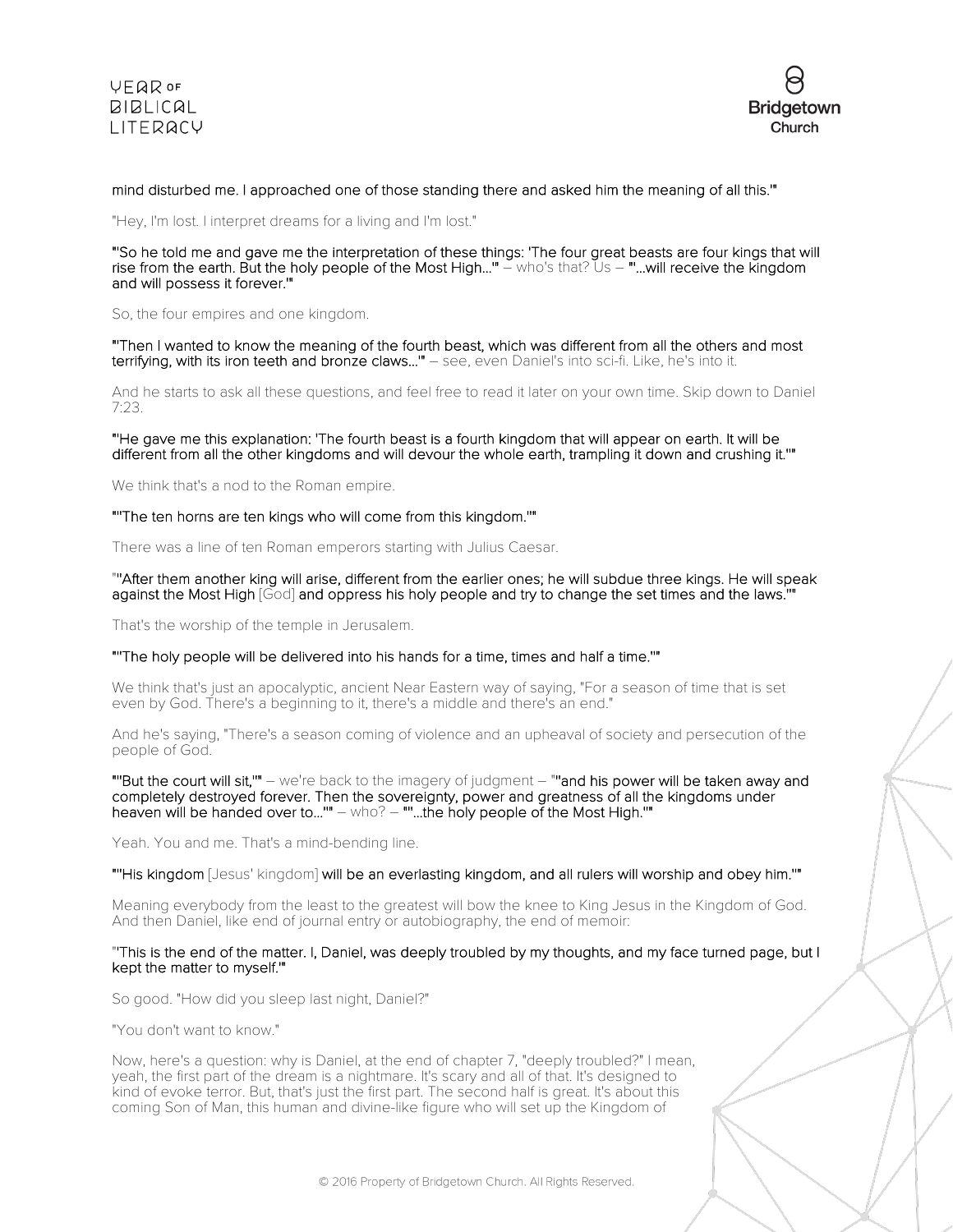### **VFQR OF BIBLICAL** LITERACY



God on earth and then share it with all the people of God and all the other empires and all the other beasts will go the way of the earth and the king and all of the people of God will rule and will reign forever. That sounds like Gospel. That sounds like good news.

Why is Daniel all upset? Well, we don't know exactly. But the odds are it's because Daniel wants this all to happen right now. How many of you hear about something great and you're like, "Sounds fantastic? Let's do it."

"When?"

"Now."

Like, he wants the Kingdom of God to come right now. But, the reality is – and he's just starting to wake up to this – it's still a long way off. It will come, but it will come way down the line in the future. In the meantime, empires, plural, will rise and fall. Not just Babylon and not just the Medo-Persian empire. But then the Greek empire and then the Roman empire and then more after that. There will be seasons, time, a times and half a time or upheaval and unrest and danger and violence and persecution and war on the people of God. That, Daniel, is what's coming down the pipe.

So, this is a dream – or depending on how you read it, a nightmare – about living in the shadow of empire. Now, I chose to teach Daniel 7. I don't have time to teach the entire second half of the book before the end of summer. But, I chose Daniel 7 because not only is empire a major them of Daniel – we've already read about it earlier in the book – but it's a major theme of the Bible as a whole. Starting with Pharaoh and Egypt and the exodus, then King Solomon and Israel and the monarch. Then the Babylonian empire and the exile. Then the Roman empire all through kind of as the backdrop to the New Testament. So, this idea of empire, whether you like it or not, is something that, as a follower of Jesus, you and I need to wrestle with. So, that's kind of the agenda for tonight.

So, to start off, what do I mean by "empire?" Here, if you're taking notes, are four markers of empire from a scholar by the name of John Dominic Crossan. For those of you who know who that is, don't judge me. Alright? I read widely. And, don't worry, I read him as a historian and literary critic, and that's all. Alright? Some of you are like, "What are you saying?"

Don't worry about it. First off, one is military. An empire not only has a military, it has the best military in the world, at least most of the time. Better soldiers, better weapons, better funding, better strategy. And it has trust. A key aspect of empire of it's people is trust in empire. It has trust in its military for its safety and security.

Two, economic. An empire is an engine that is driving the world economy forward and has trust in the markets for its peace and its prosperity. Three, political. An empire has a way of organizing the power structures that run society, and its emperor or, in today's language, its president or PM, play more than a celebrity role, almost a pseudo-godlike role in particular in a secular society like the one we live in. And it has trust not only in its leader and its government, but in its form of government. It really makes the point that our form of government and our leader is the best ever.

Then finally, four, is ideology. An empire has a narrative, a story it tells, about the good life. This is more true now than ever before because of the digital age and mass access to all sorts of information. Half a century a go after World War II, Winston Churchill, in the wake of Nazi Germany and then communist Russia, he said this:

"The empires of the future will be empires of the mind."

What he meant by that is that the empires of the future – and we're now living in that future – won't conquer by military violence as much as they will seduce and hypnotize and allure by ideology. The internet has far more power than any army ever has. Now, the thing about an empire is that in order to rule over a large area and more than one people group, an empire has to control and conform. Control. It has to get you to do its bidding. Pay your taxes, drive the speed limit, or at least, you know, five or ten above. No more. Obey the law, volunteer at your local school, vote if it's a democracy, join the military. Like, it has to control you and it has to conform you. It has to get you to fit into the image. Not only to behave the way the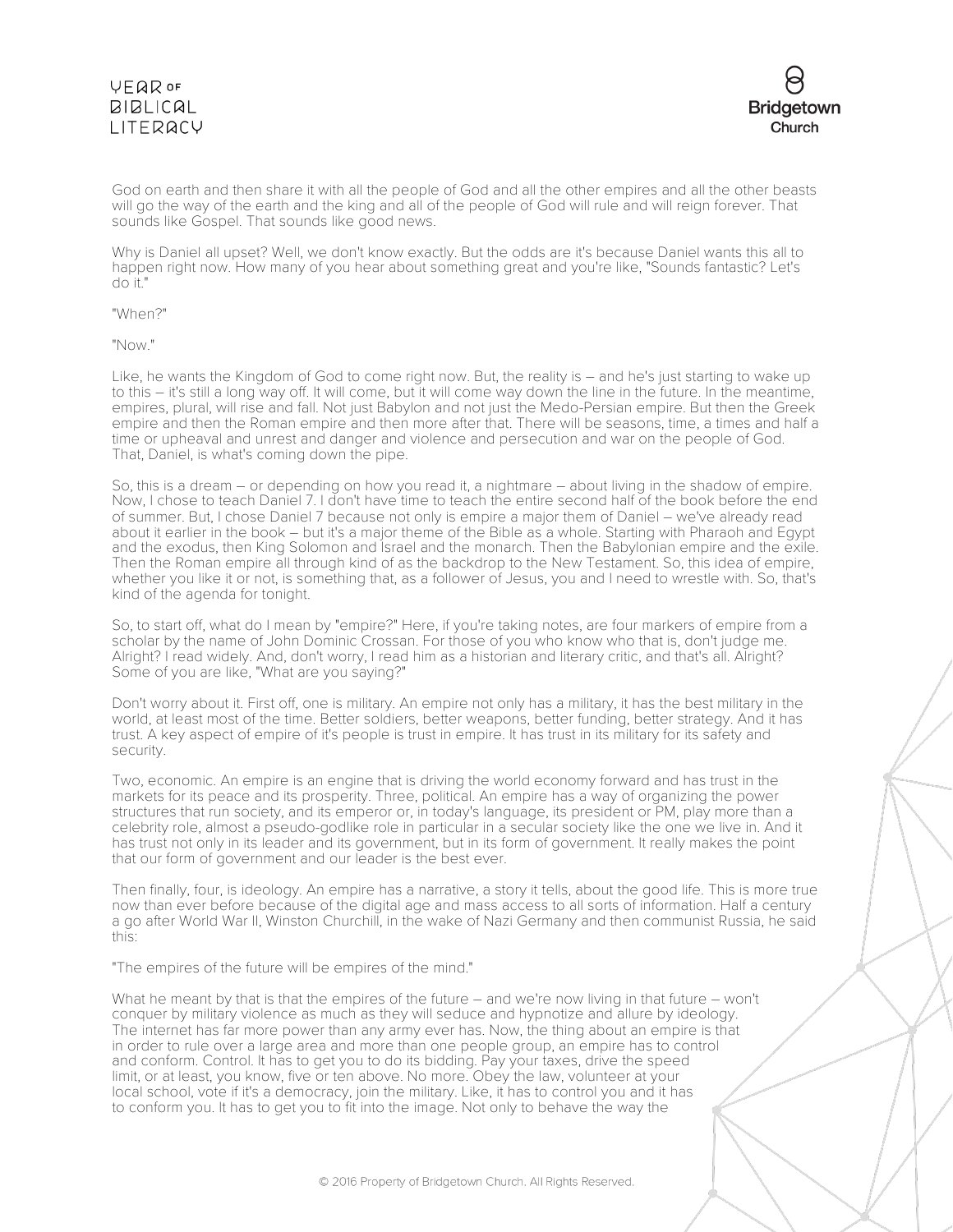

empire wants you to, but to think and feel the way the empire wants you to.

And if you refuse to be controlled or conformed, you get in trouble. If you don't believe me – hopefully you're not on Facebook, because it is a waste of time. But, if you are and you don't believe me, just, as a social experiment, whether you believe it or not, just post something on Facebook – because that's where most of the conservatives are – about non-violence. Just copy/paste Jesus from Matthew 5 or 6. Maybe throw in a little Romans 12 and 13 and just a dabble of 1 Peter 3. Just drip it in. Just Scripture. Just copy/paste Scripture and then maybe a one liner like, "I don't think Jesus would apply for a concealed carry permit."

Just something like that. You know what I mean? And if you disagree, read the Bible. Okay? And watch what happens. Within a few minutes, watch the sharks come out to feed. Or, on the other side, the progressives are all on Instagram. So, post something on Twitter or Instagram about abortion as modern day genocide and how the right to life for an innocent child with no voice, it always, ten out of ten times, trumps the right to choice. And just watch your nice, progressive friends and family eat you alive.

My point is that if you deviate from the norm, from the ideology, from the thinking, from the feeling, from the behavior of the empire that you call home, you come under fire. This is how entire nations turn evil. So, I've just been thinking about how crazy the Nazi Germany thing, World War II, that was not a very long time ago. I love that our world is just so – we have so much amnesia. We're like, "Oh, that was forever ago. We've evolved."

It was like our grandparents, you guys. Or some of you it's like great grandparents. Well, okay. You're younger than I am. But, it was not that long ago at all. I mean, how does that happen? Does an entire nation just wake up one day and decide to exterminate all Jewish men and women and children? No. It happens slowly but surely over time. Just this and World War I and the economy in the tank and German insecurity and nationalism and bad, actually progressive, theology and nationalism and then Hitler. The rise of Hitler and he's, we assume, inspired or empowered by a dark, malevolent spiritual being. Like all sorts of beasts, he comes up out of the sea.

And there's a tipping point in the early 1930s where something happens in German society that we're still just reeling from. Because, the reality is that we are all formed by empire. We're all formed by the culture that we grow up in and we live in and we eat and sleep and breath and work in and call home. We'll talk more about formation this coming fall. We have this series that starts in October that I'm just literally counting the days until. For now, know that human beings, by nature, the way we're made by God, we're dynamic, not static. Meaning we're all becoming somebody. Every day, you wake up and you're becoming somebody. You're not the same person you were yesterday and you'll be a different person tomorrow. For better or for worse. We're all being formed. The odds are we're being deeply formed by the culture that we live in. That's why it's so important that we recognize empire for what it is because we want to be formed more than anything by the Kingdom of God.

So, really fast – actually, not that fast at all. Here, if you're taking note, are four thoughts on empire, because I would argue that's what Daniel 7 is all about. First off is this: America is an empire. If that makes you nervous, just stay with me for a few minutes. Let's run America through that grid. The four things from a few minutes ago. One, military. We have the largest military in the world. You all know that. The amount of money that we spend on national defense is insane. Economic. We have more wealth than any empire ever in history. Americans make up, now, like 4% of the world's population, but 22% of the world's wealth. That's actually down 50% at its height. 1969, we were 40% of the global economy, of the GDP.

In the Cold War, the primary argument for Western-style democracy over communism was our wealth. "Hey, look at how well we live."

There's this iconic story about a Western politician who goes over to Russia and, in a public square, sets up a mock American house with a living room and a kitchen and a toaster and a dishwasher and a black and white TV, and nobody believed him. Nobody. Like, "What, are you a king? Are you a queen?"

Nobody believed him. That was the pitch for democracy. "Look at all the money that we have."

Political. I know it's an election year. But still, think about the percentage of your morning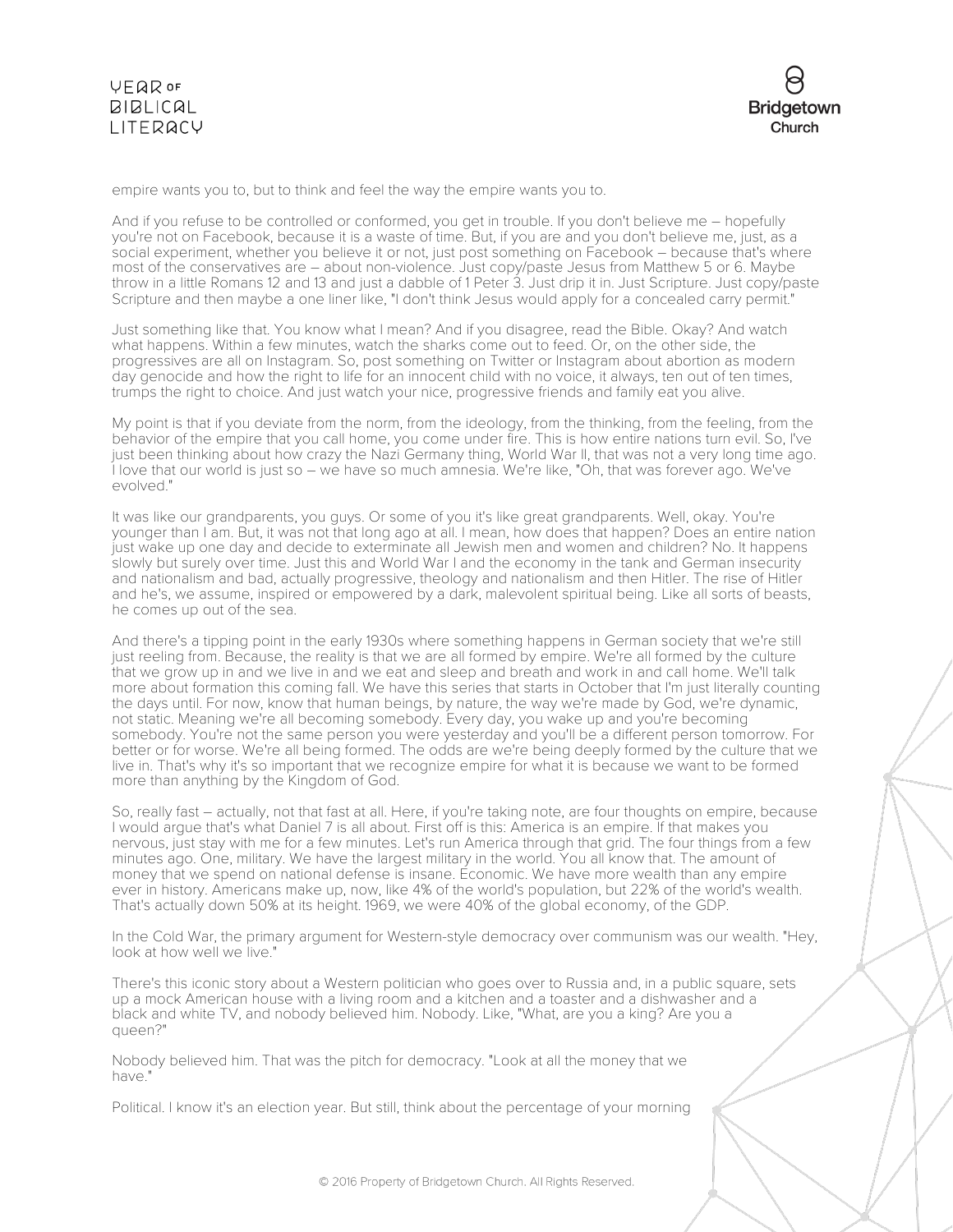## VEQROF **BIBLICAL** LITERACY



news feed that is political. Think about all the hope that people put into a candidate or a party. It is borderline Messianic, in particular this last election and really the one before that as well. Politics has become the default religion of the secular west. And then ideology. And this is what I think is really interesting. So, America started out as an idea that became an ideology. Have a look at this. Most of you remember this from grade school. The opening line of the Declaration of Independence.

"We hold these truths to be self-evident," – there's our deist heritage – "that all men are created equal," – there's our Christian heritage – "that they are endowed by their Creator with certain unalienable Rights, that among these are..." – what? – "...Life, Liberty and the pursuit of Happiness."

So, there it is. The kind of prototype version of the American dream. Every one of you has a right to chase after a better life. Now, for those of you that are cynical and know your history, you know that by "all men" what the Declaration actually means is "all white males of British ancestors."

So, that's a whole other teaching I don't have time for. But, over the years, the American dream has evolved. And, I mean, you can see even there the seeds were all planted for the hyper-individualism that we're living into now, for the hyper-consumerism that we're living into, even for the drift away from God. So, what is the new American dream? Because we all know it's changed from that over the last quarter of a millennia. What is the new ideology? Our friend, Mark Sayers – do you remember Mark? The Australian who was here a few months ago? The kind of intellectual savant and you're lost half the time, but the other time you're like, "This is amazing?"

He identifies seven widely held beliefs in Western culture. This is from his book, "Disappearing Church," that you all need to read. So, I'm just going to go through this really fast. Email me if you want a copy later or whatever. Actually, don't email me. A lot of you will do that. Email my assistant. How's that?

One: the highest good is individual freedom, happiness, self-definition and self-expression. Two: traditions, religious, received wisdom, regulations and social ties that restrict individual freedom, happiness, selfdefinition and self-expression must be reshaped, deconstructed or destroyed. Three: the world will inevitably improve as the scope of individual freedom grows. Technology, in particular the internet, will motor this progress toward utopia. Four: the primary social ethic is tolerance of everyone's self-defined quest for individual freedom and self-expression. Any deviation from this ethic of tolerance is dangerous and must not be tolerated. Therefore, social justice is less about economic or class inequality and more about issues of equality relating to individual identity, self-expression and personal autonomy. In particular, the sexuality and the bathroom issue and stuff like that right now.

Five: humans are inherently good. Six: large scale structures and institutions – like the church – are suspicious at best and evil at worst. And finally, seven: forms of external authority – God, the Bible, the Judeo-Christian ethic, the Church – are rejected and personal authenticity is lauded. Be true to who? Yourself. Not to Jesus, not to the Bible, not to your family, not to your tradition, not to your culture. No. Be true to yourself.

How good is that, by the way? I read that and I'm like, "Yeah. That's my neighborhood. That's the internet. That's the world I live in. That's my city that I walk to work in every single day. And Sayers points out that this ideology is really interesting. It's held by widely disparate groups. It's held kind of across the spectrum from liberal to conservative. For millions of people in America and really all over the West, these beliefs form the dominant framework for navigating life. Sayers writes this:

"These beliefs have not so much been argued as assumed. They are not enforced. Rather, they are imbibed. We do not receive them as intellectual propaganda to be obeyed. Instead, they are communicated to us in an almost subconscious level through the high priests of advertising and the techno profits of Silicon Valley. This new cultural mood becomes all the more powerful as the good is reduced to mere individual happiness."

That's, now, like the pursuit of our nation.

"We can no longer see beyond ourselves to learn from history or be concerned about the future. The result is an amnesia about everything except the immediate, the instant, the now and the me. The future is not left to God, but rather a kind of implicit, fuzzy faith that things will simply move to get better. 'Somehow, society will get better. My life will get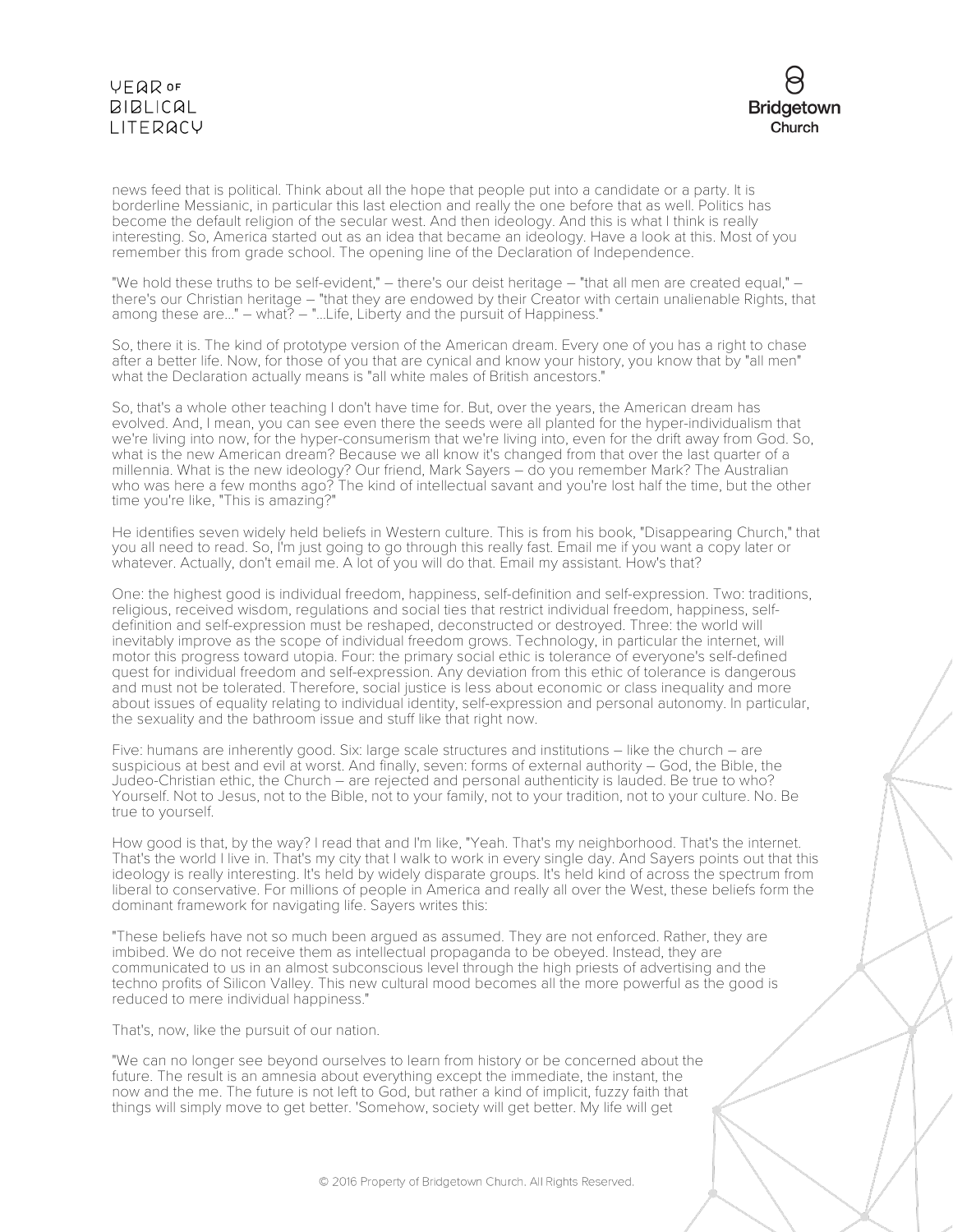### **VEQR OF BIBLICAL** LITERACY



### better.'"

This is ideology at a spiritual and at a religious level in our secular society and it's everywhere that you and I turn. All that to say, America is an empire. We are the global military superpower of the day. We are the engine driving the world economy. By our own definition, we are "the greatest nation on earth."

Now, why is this so important to wrap your head around? You're like, "This is Portland. We want to secede from the union and become Portlandia or Cascadia or whatever. We don't really even care."

Here's why it's important: it's important to draw a clear line of demarcation between the empire of America and the Kingdom of God because the myth of America as a Christian nation is dangerous because it blinds us to the beastly side of America. There's a lot that's great about America. I'll talk about that in a minute. But, there is a beastly side. It blinds us to things like racial injustice, things like globalization, the rich getting richer and the poor getting poorer for that shirt for \$7.99 at Target. Things like military violence. It blinds us to what the New Testament writers called "the world."

And we forget that in the fight for the life and health and vitality of the Church, empire is usually our enemy and rarely our friend. That said, secondly if you're taking notes, empires are a mixed bag of good and bad. So, please don't misunderstand me here. Please listen. There is a lot, as we all know, to love about our country. We read the Bible and it's easy to come off with a negative view of empire and a negative view of Babylon or Greece or Rome because the Bible, for the most part, was written from underneath the boot of the empire. Even Daniel, who was the number two man in Babylon and then later in the Medo-Persian empire. He was still a Hebrew. He was still dragged off as a teenage kid into exile. The Bible would sound very different if it was written by a Babylonian or a Greek or a Roman.

The thing is, there's a lot of good and bad in every empire. Some empires have more good than others. America has its fair share of issues. I think most of us would all agree it's a thousand times better than, say, Nazi Germany or Stalin's Russia or North Korea. I'm pretty sure, other than Dennis Rodman, we would all agree. In fact, America, just like Babylon, has done a lot of good in the world. I mean, Babylon was the zenith of human civilization at the time. The Roman empire was incredible as long as you were Roman. It was amazing. And I even think about that tension, even in the book of Daniel itself. You have the dream in chapter 2, Nebuchadnezzar's dream, which is way more positive about empire. And then you have the dream in chapter 7, Daniel's dream, that is way more negative on empire. It all depends on your relationship to empire. People's view of America depends. Are you American? Are you Israeli? Are you British? Or, are you Iranian or Syrian or Russian or something else? It all depends on your vantage point.

And, as citizens of both America – here's what I'm driving to – and the Kingdom of God. Right? So, we have this duel citizenship. Our job is to celebrate all that is good, beautiful and true in America and its way of life. To thank God for it, to thank our nation for it, our government for it, to pray for those in authority. While, at the same time, living as a witness to the even better reality of the Kingdom of God. A reality that it's not only better but is, on a regular basis, more and more so at odds with America and its way of life. Because, the thing is – three, if you're taking notes – empires come and go. All empires.

In Daniel's dream, one beast is conquered by another is conquered by another is conquered by another and on down the list. This needs to be said because our political system is based on – and we've talked about this before – what sociologists call "the myth of progress." In the West, it looks and feels like this idea that we're kind of evolving toward this Western, secular, progressive, godless utopia. Our political system is based on this myth. Nobody would get elected without it. Our business market is based on this myth. In particular, technology. Nobody would download that new app or buy that new thing if it was not for the myth of progress. "Hey, newer equals better. Newer equals better. Newer equals better."

We don't even stop and question technology anymore. Advertising is based on it. All empires hold out the promise of a utopian future whether it's a democratic empire or a capitalist empire or a Marxist empire or a Portlandian empire or whatever. Everybody says, "Hey, we're marching forward toward our godless utopia."

And while progress in science and medicine and government often makes the world a much better place – I'm really glad that I did not live 200 years ago or 1,000 years ago. Like, we have running water in my house and electricity and a toilet and a hospital down the street and I don't die from the flu or something like that. So, in a lot of ways, empire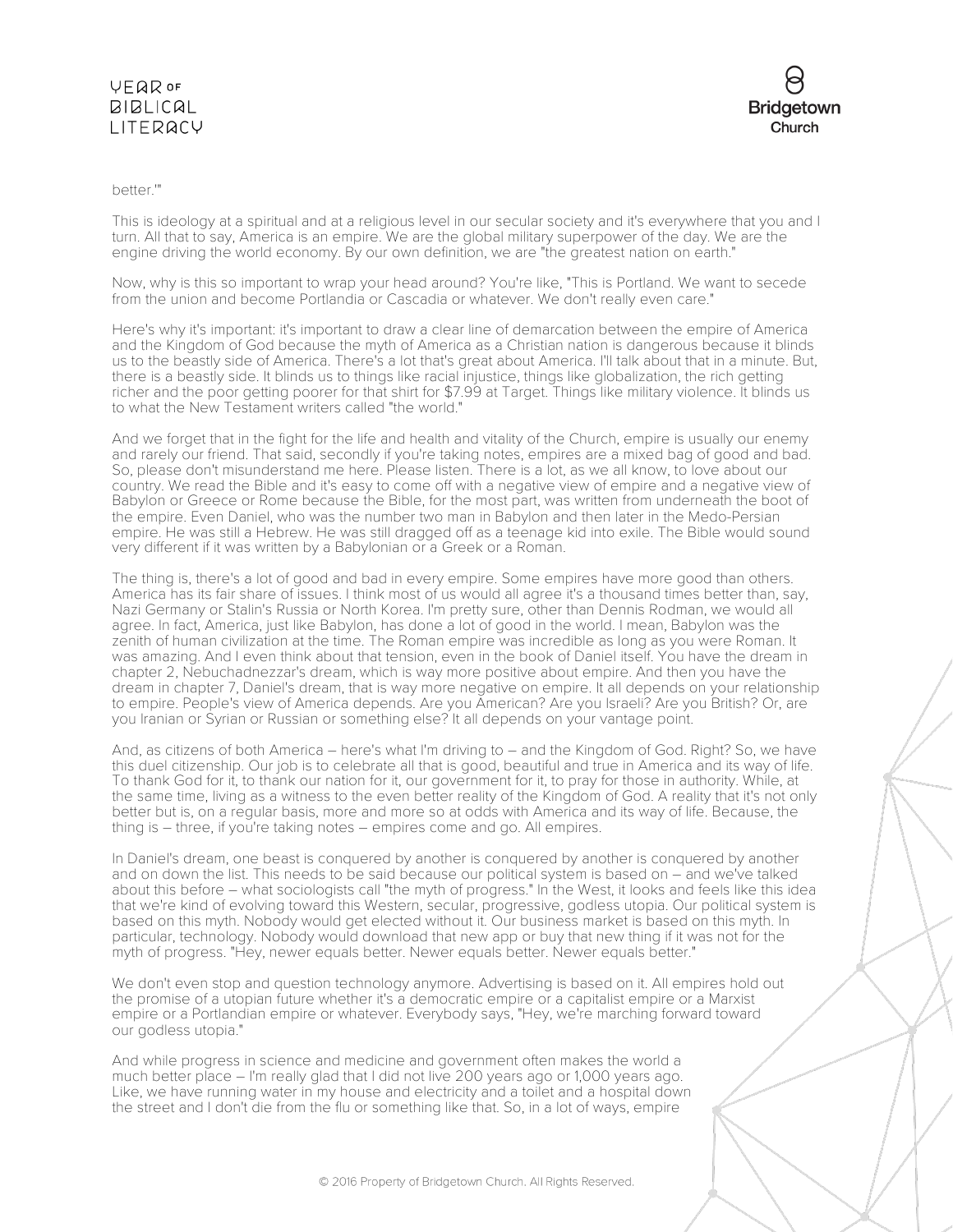## VEQROF **BIBLICAL** LITERACY



has made the world an a lot better place. But, it all depends on what your values are. If your values are safety and security, yeah, we're doing a lot better in the West. Not around the world, but in the West. But, if your values are love, family, community, peace, meaning, purpose, relationships, justice, then really are we that much better off than we were 1,000 years ago? 2,000 years ago? Thank you. 5,000 years ago? Like, are we really evolving at all or is it far more cyclical than, in the West, we ever want to think about?

So, contra the myth of progress – what Hillary wants you to believe, what Trump wants you to believe, what Silicon Valley wants you to believe, what that magazine advertisement all wants you to believe – the fact is, as the people of God, and really just as students of history, we believe that all empires, at some point inevitably hit a zenith and then lapse into decline. Empires are usually defined by pride and arrogance. But, they all fall. Rome. Is it around anymore? Nope. They have great pasta and that's about all that's left. Greece? The country's in bankruptcy. There was a Colin Farrell movie about a decade ago. I never saw it. I heard it was lousy.

The Medo-Persian empire. All that's left is Iran, and that's a mess. Babylon is literally gone. There's literally no city left, no ethnic group left, no nation state left. It's literally gone. Even America. We're only a few hundred years in and, depending on how cynical you are, it looks like we're already in decline, that the glory days of the post-World War II America are over or on hiatus or we'll see in the next few decades. And God is sovereign over the rise and fall of empires. Some of you are thinking, "Did you just say the word 'sovereign?'" if you know me. Like, I rarely play with that language because that word, sovereign, means all sorts of things to all sorts of people.

So, to clarify, when I say that God is sovereign, I don't mean that God is in control of every detail of life. But, I do believe, based on the story of the Bible, that God's hand is on human history working with and, at times, against human and spiritual characters in the story to slowly, but surely, bring about the Kingdom of God. Now, when I say that all empires come, go, rise, fall, God's sovereign, that does – please listen. Please listen carefully right now.

That does not mean, "Hey, just throw your hands up. It's all going to Hell. Relax. Watch Netflix and worship Jesus a lot at church."

That's not at all what I'm saying. I love this quote from Chief Rabbi, Jonathan Sacks. Remember, he was the one that made popular the historian Arnold Toynbee's language of a creative minority. And this is out of that exact same lecture. It's a long quote, but I just feel like it's so good that I want to read it. So, just, thinking caps on. Yeah? Okay. School starts tomorrow, so just getting you ready if you're in grade school. You're not. It's 7 P.M. Sorry. If you're here, talk to your parents after, okay? Because, they are irresponsible.

First off, this is really good, "The West has already gone far down the road of abandoning the Judeo-Christian principles of the sanctity of life and the sacred covenant of marriage. Instead, it places its faith in a series of institutions, none of which can bear the weight of moral guidance. Science, technology, the state, the market and evolutionary biology. Science tells us what is, not what ought to be. Technology gives us power but cannot tell us how to use that power. The liberal-democratic state, as a matter of principle, does not make moral judgments. The market gives us choices, but does not tell us which choices to make. Evolutionary biology tells us why we have certain desires, but not which desires we should seek to satisfy and which not. It does not explain the unique human ability to make second order evaluations."

Meaning, to do things you don't want to do or vice versa.

"The results lie all around us. The collapse of marriage, the fracturing of the family, the fraying of the social bond, the partisanship of politics at a time when national interest demands something larger, the loss of trust in public institutions, the build up of debt whose burdens will fall on future generations and the failure of a shared morality to lift us out of the morass of individualism, hedonism, consumerism and relativism. We know these things, yet we seem collectively powerless to move beyond them. We have reached the stage described by Livy..." – that's a historian – "...in his description of ancient Rome where we can bear neither our vices nor their cure."

How haunting is that last line? We can bear neither our vices nor their cure. So, the great question of our time is can the decline of culture in America and the West be arrested? Or no, is it just inevitable? There's no way around it? The creative minority answer is: "Yes, it can."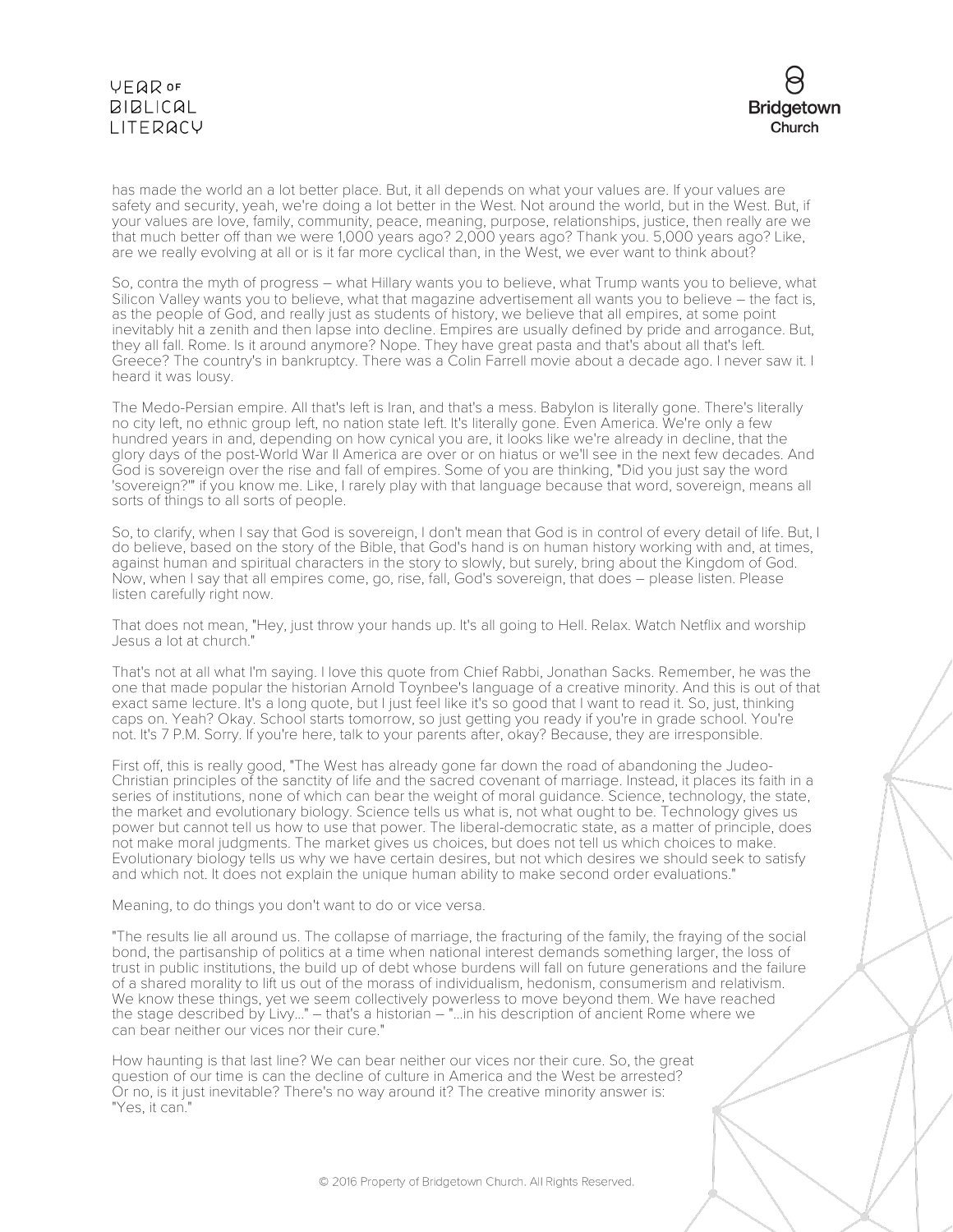### **VEQR OF**  $BIBLICAL$ LITERACY



And in fact, it's our job as the people of God to do it. In the language of the prophet Jeremiah that we read a few weeks ago, to seek the peace and prosperity of the city through what our friend, Gerry Breshears on the other side of the river calls "redemptive participation."

And, on that note, here's my fourth thought on empire: in the end, God will judge all the empires of the world and set up His Kingdom on earth. In the meantime, our job is to "seek the peace and prosperity of the city to which I have called you."

End quote from Jeremiah. So, to end, I just want to chat for a minute or two. How do we do that? How do we seek the peace and the prosperity of our city? There's a book that I read not long ago that I just loved. It's from this kind of not well known Anabaptist professor from the late 90s. I think it's out of print. But, it's worth it for the title alone. The title is "Artists, Citizens, Philosophers: Seeking the Peace of the City."

It's a great read on cultural engagement for the church in a post-Christian kind of moment. And he has these three metaphors of how you and I, as the people of God, relate to our host culture as artists, as citizens and as philosophers. So first, as artists. Artists – and I know some of you are in the room tonight – do two things. They critique the bad in society. You see that in a secular, nihilistic artist like Banksy. But, the best artists do more than critique the bad, they also call out the good. And we need to be artists. And when I say that, I know "art," I think, is a broad term. I don't just mean painting or sculpture or music. In a way, all work is artistic. Painting, yes, and raising children and teaching second grade and running a business and teaching the Bible. It's all creative. And good artists help people to imagine a better future. They catalyze the mind's eye to a new reality. They help people see not only what is, although that's a huge part of art to kind of unveil to – that's what the word "apocalyptic" means, by the way. An unveiling.

To kind of help people see the beastly reality of the world. But, at the same time, they help people see not only what is, but what could be and to dream of and imagine a better future. They lead with beauty. So, first is artist. Secondly is citizens. We need to be, as I said before, we have duel citizenship. We need to be good citizens of Portland, Oregon, and of the Kingdom of God. We need to tie our peace to Portland's peace. To pray, in the language of Jeremiah, for the peace of our city. And not only to pray for it, but to work. To sweat and bleed for our city or for wherever your live and call home.

That word "peace" in Hebrew, as most of you know, is "shalom." It means way more than that thin, kind of shallow, English word "peace." It's way more than like "not at war." It means harmony and delight and life flourishing and life as God intended it. We are to pray and to work for a vision of Portland that is as God intended it, that is more in line with God's vision of human flourishing. This city should be a better place because you're in it or whatever you call home should be a better place because you follow Jesus there.

Then third, as philosophers. That word "philosopher," as most of you know, "philo" is Greek for "love." It just means a lover of wisdom. We need philosophers more now than ever, because our culture is desperately lacking wisdom. We have so many people – and this is a ton of my friends who don't follow Jesus, and some who do – who are educated, smart, successful in the public sphere, but in the private sphere are a wreck. Don't know how to parent a three-year-old. Don't know how to stay in a marriage. Don't know how to be in community. Don't know how to manage money or sexual drive or any of that stuff. We're all over the map. We need wisdom more than ever.

We need philosophers to discern what is good and beautiful and true and to bring the wisdom of God to bear on the world. We need philosophers in business, those of you that work in the marketplace, to bring the wisdom of God to bear on a world driven by capitalism and consumerism. And we need philosophers to work inside of capitalism and consumerism to chart a path forward, not just to make more money, but to make a better world. We need philosophers in technology thinking through not just what technology can do for us, but what technology is doing to us. We need philosophers in parenting. Oh my gosh. Like, most of us know this. As millennials, our parenting game is weak. Most of us grew up in broken homes and the ripple effect of generational sin is just catastrophic for so many children. And, if you don't believe me, just start to hang out with children more often.

We need philosophers in parenting, men and women who discern how to parent well, how to coax a child into maturity, how to help and not hurt a child, a little boy or a little girl, to thrive in God's world. My point is that we need philosophers in every aspect of society.